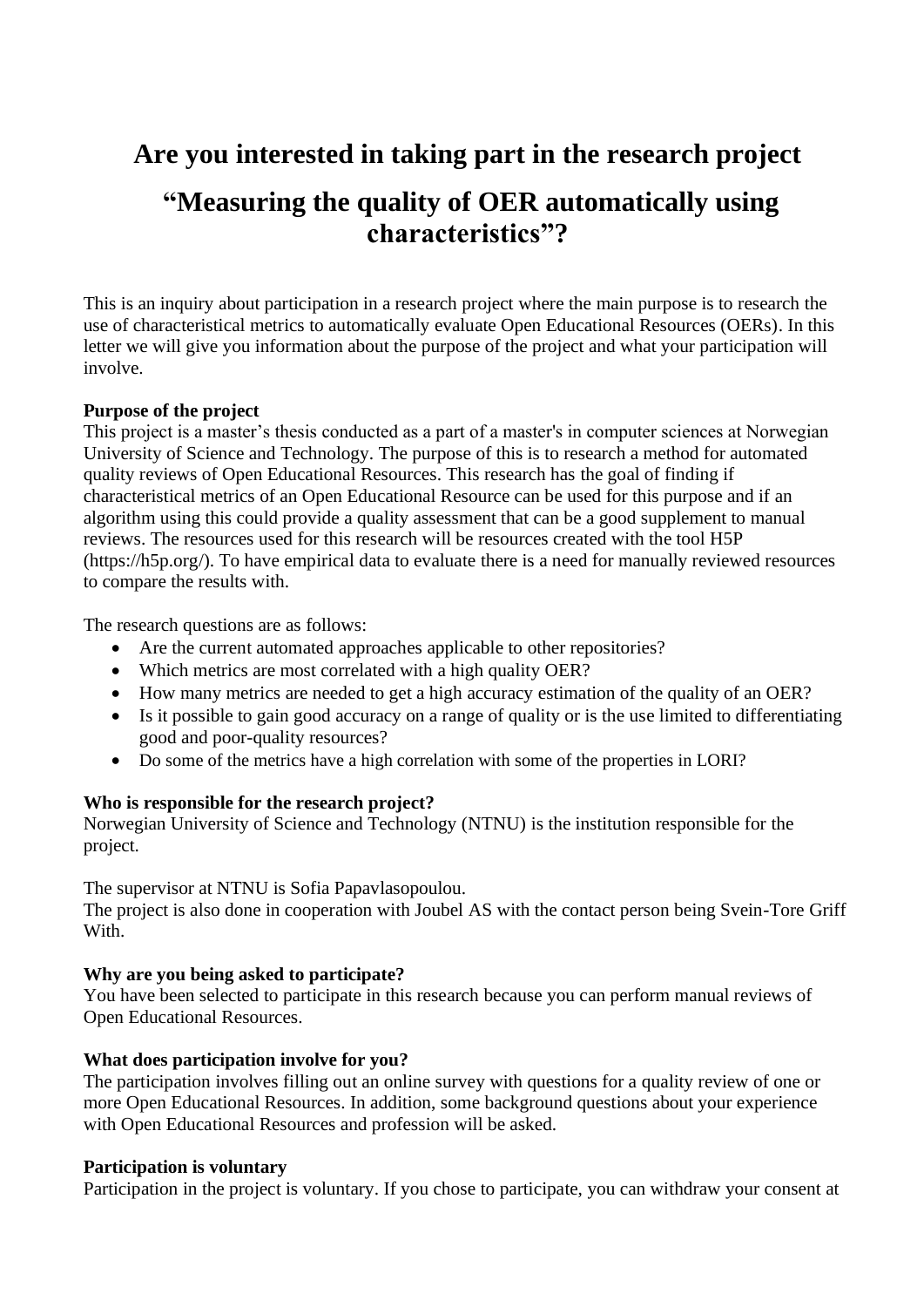any time without giving a reason. All information about you will then be made anonymous. There will be no negative consequences for you if you chose not to participate or later decide to withdraw.

# **Your personal privacy – how we will store and use your personal data**

We will only use your personal data for the purpose(s) specified in this information letter. We will process your personal data confidentially and in accordance with data protection legislation (the General Data Protection Regulation and Personal Data Act).

The only people having access to the personal data are the student, supervisor, and the contact person in the company in which this project is done in cooperation with.

I will replace your name and contact details with a code. The list of names, contact details and respective codes will be stored separately from the rest of the collected data.

To collect the data Nettskjema will be used as a provider.

The participants will not be recognized in the publications, but notion of the type of occupation and experience Open Educational Resources and if relevant the experience with manual review.

# **What will happen to your personal data at the end of the research project?**

The project is scheduled to end on July 31st, 2022*.* After this period, all data will be anonymised, and no further personal information will be kept.

# **Your rights**

So long as you can be identified in the collected data, you have the right to:

- access the personal data that is being processed about you
- request that your personal data is deleted
- request that incorrect personal data about you is corrected/rectified
- receive a copy of your personal data (data portability), and
- send a complaint to the Data Protection Officer or The Norwegian Data Protection Authority regarding the processing of your personal data

#### **What gives us the right to process your personal data?**

We will process your personal data based on your consent.

Based on an agreement with Norwegian University of Science and Technology, Data Protection Services has assessed that the processing of personal data in this project is in accordance with data protection legislation.

# **Where can I find out more?**

If you have questions about the project, or want to exercise your rights, contact:

- Norwegian University of Science and Technology via Hanna Eide Solstad, which is the student at [hannaes@stud.ntnu.no,](mailto:hannaes@stud.ntnu.no) or the supervisor Sofia Papavlasopoulou at [spapav@ntnu.no.](mailto:spapav@ntnu.no)
- Our Data Protection Officer: Thomas Helgesen, by email: thomas.helgesen@ntnu.no
- Data Protection Services, by email: [\(personverntjenester@sikt.no\)](mailto:personverntjenester@sikt.no) or by telephone: +47 53 21 15 00.

Yours sincerely,

Hanna Eide Solstad, Student